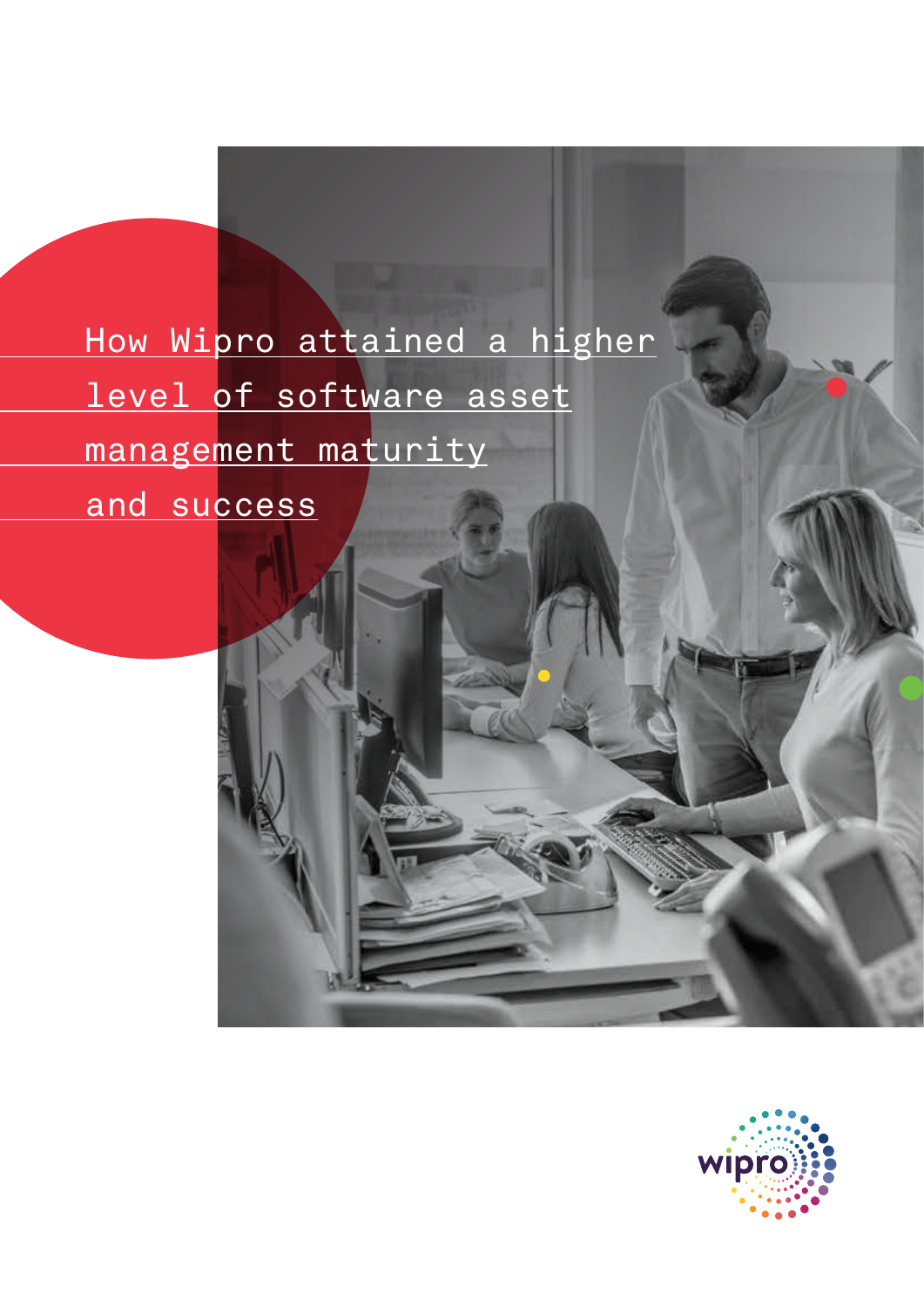# **Background**

- **Company:** Wipro Limited
- **Key services:** Information technology, consulting, and business process services
- **Geographies:** The US, Canada, Latin America, Continental Europe, India & Middle East, and Asia Pacific

# **Challenge**

The dynamic nature of today's IT environment brings with it various software asset management (SAM) challenges for large enterprises. At Wipro, these were around publisher licensing models with a wide range of software license types, license entitlements, contracts management, and more.

Reconciliation between purchased and installed software, controlling unauthorized usage, tracking inventory of purchase orders, proof of entitlements, and balancing end-user delight while meeting compliance requirements were the areas of concern.

# **Solution**

A complete reimagination of the end-to-end SAM process, right from request, acquisition, deployment, management to retirement process, orchestration with market-leading suites, and integration of various systems and business processes, was undertaken. Key components were:



#### **Enterprise SAM Suite**

A next-generation SAM, license compliance and optimization solution was used to provide licenses based on entitlements. This provided a comprehensive view of software titles for every managed device. This was integrated with Helpline - the ticketing tool that triggers alerts as and when an incorrect software deployment is detected in a system. Integration with an endpoint privilege manager provided users with the privileges necessary to run trusted applications. Dashboard views provided vital company-wide information on software procurement.

**Automated deployment of user-requested software improves turnaround time for fulfillment of requests, while reducing risk.**



### **Automated software portal**

An underlying industry-leading solution was overlaid with a self-service portal where employees could request the software they needed from a user-friendly catalog. The system addressed the end-to-end process including approvals, enforcing relevant licensing, automated delivery to the user, verification of installation, and maintainance of a detailed audit trail while keeping the users informed of the status.



**Simplification of Procure-to-Pay process**

All procurement-related processes were brought under a common platform and integrated with ERP that helped manage all purchases pertaining to software and tracked the proof of purchase and deliveries. Additionally, the enterprise SAM suite was integrated with active directory, discovery tool and IT asset management. The SAM team was involved in payment decisions with respect to vendors that helped ensure that proof-ofentitlement documents are secured before vendor payments. The status of the availability of surplus licenses is known and the allocation can be done when needed, curtailing unneccesary procurement.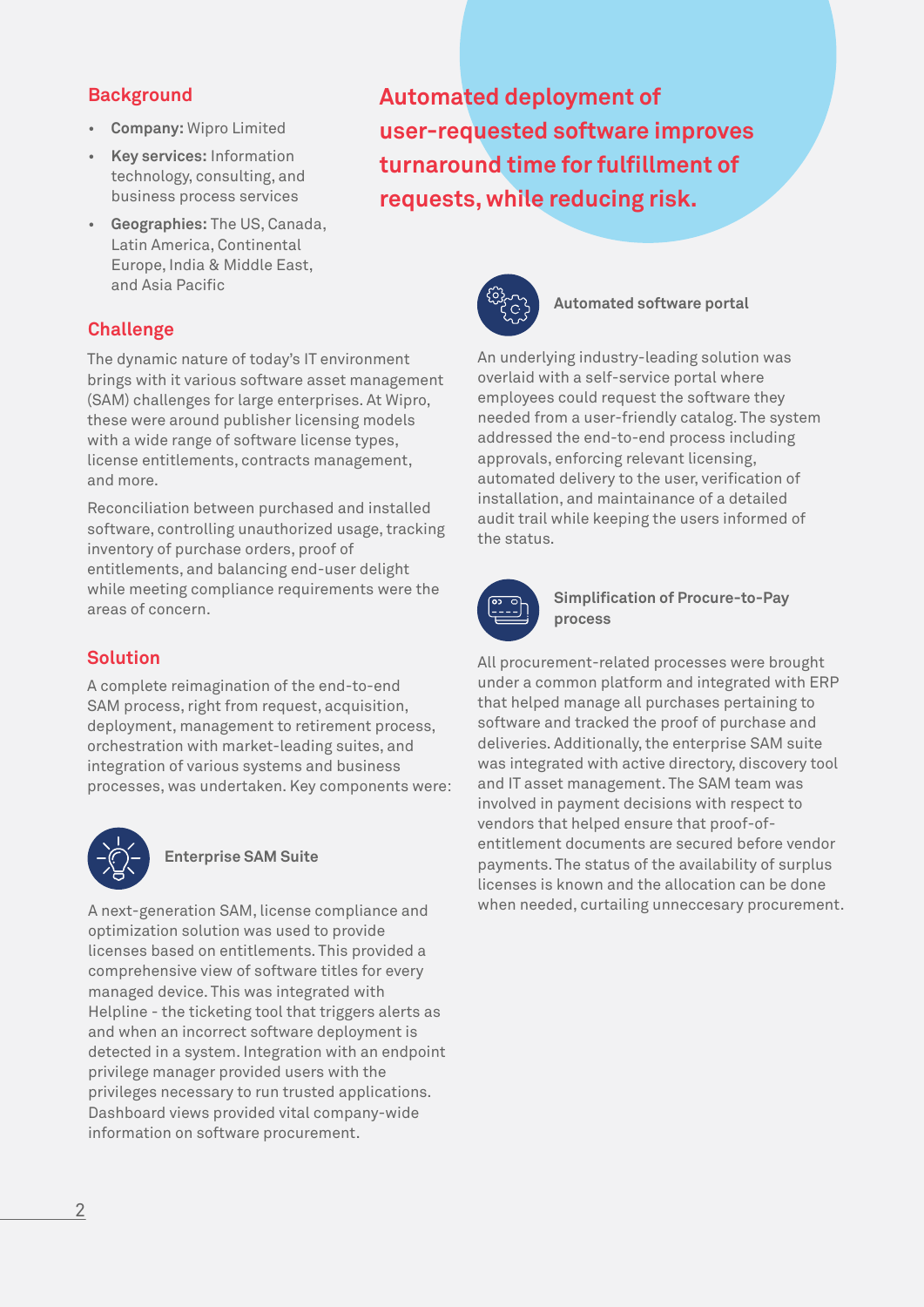# **Business impact**

Automated deployment of user-requested software through a self-service app store, deployment of industry-leading tools, and integration of various systems and business processes led to a marked improvement in user experience, license compliance, and cost optimization.



#### **End-user delight**

Automated approvals and fulfillments route the request to the appropriate approvers along with built-in escalation features. The SAM team is notified when the supply of licenses for a particular application needs to be replenished. Between may 2017 and 2018, over 130,000+ user requests have been realized with 85% automated deployments. This has been achieved by ensuring shorter approval cycles and a user-friendly interface. Every week, software available on the portal are reviewed and new software is added or deleted as per usage terms



**Optimized usage, cost savings**

Applications are automatically reclaimed when the lease expires. Till date, 75% of the applications have been automatically reclaimed on expiry of the lease. Underutilized and unused licenses can now be directed and allocated to employees with a higher business need for those applications. The resultant impact is a staggering 62% cost savings on renewals of software purchased from an OEM.



### **Reduced risk of non-compliance**

Software applications which are not authorized are detected by automated alerts and timely corrective actions are taken. There has been an effective minimization of unnecessary local administrator privileges and prevention of malicious software with enhanced control on application deployments at endpoints.

"Organizations can realize cost savings between 5% and 35% by implementing focused software asset management practices. At Wipro, we not only achieved cost savings but also improved user experience, thus providing a modern experience and improved compliance for the organization."

**Pavan Agrawal,**  Vice President - IT Management Group, Wipro Ltd.